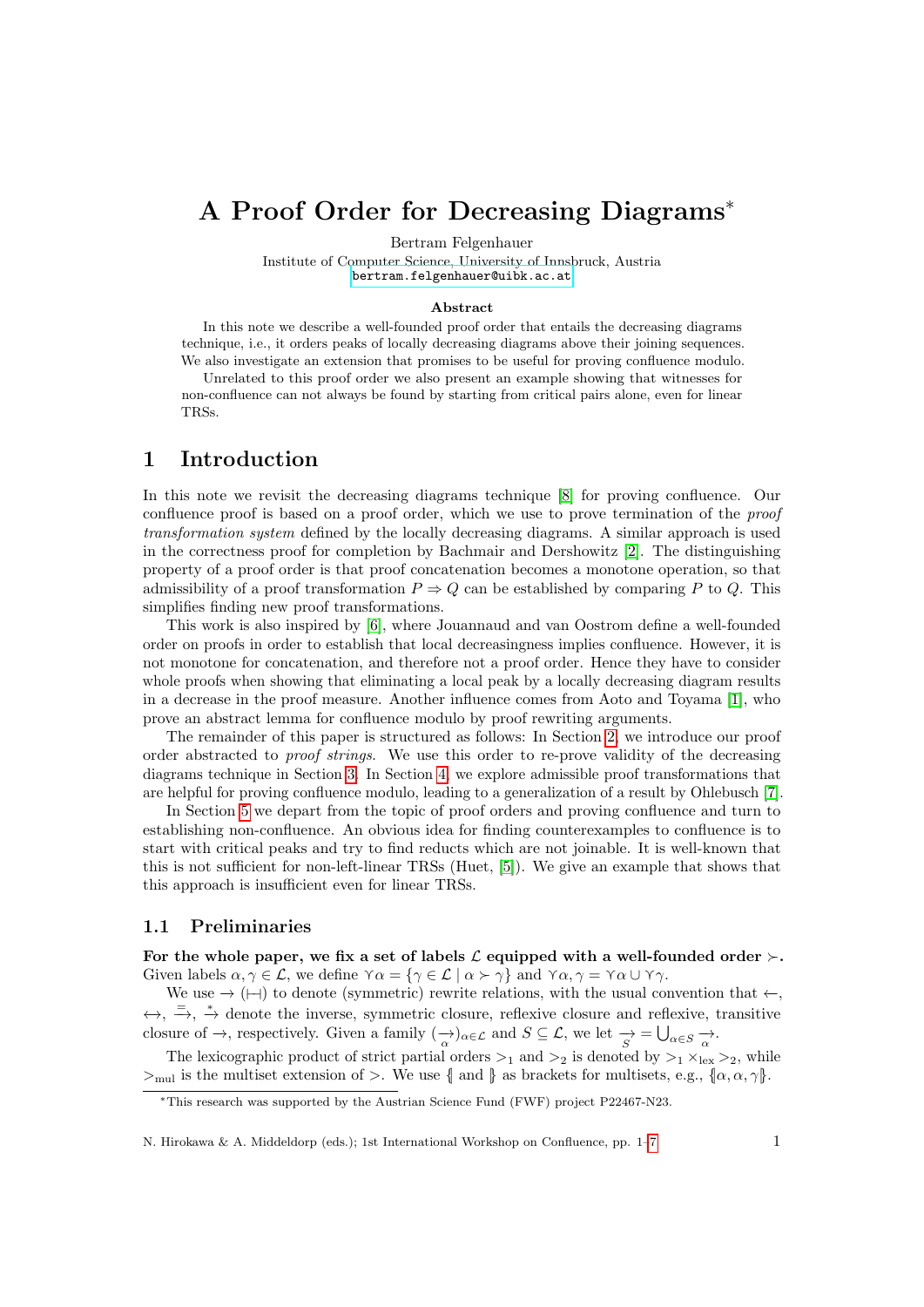## <span id="page-1-0"></span>2 Ordering Proof Strings

This section is devoted to developing our proof order in an abstract setting, where instead of rewrite proofs we consider only proof strings, abstracting from the objects of abstract rewrite systems. The resulting *proof string order* is defined in two stages. First we map proof strings to nested multisets of pairs. Then we compare these multisets by an order related to the recursive path order.

Definition 1. We introduce proof strings, an abstract notation for proofs.

- A (proof) step is either a left step  $\overleftarrow{\alpha}$  or a right step  $\overrightarrow{\alpha}$ , where  $\alpha \in \mathcal{L}$ . We define  $\overleftrightarrow{S} = {\overline{\alpha}, \overrightarrow{\alpha} \mid \alpha \in S}$  for  $S \subseteq \mathcal{L}$  and use  $\overleftrightarrow{\alpha}$  for variables ranging over steps  $(\overleftrightarrow{\alpha} \in \mathcal{L})$ , and  $\alpha$  for the corresponding labels. We lift  $\succ$  to steps by letting  $\overleftrightarrow{\alpha} \succ \overleftrightarrow{\gamma}$  iff  $\alpha \succ \gamma$ .
- A *(proof)* string is a sequence of steps. The set of all proof strings is denoted by  $P$ , and  $\cdot$ is the concatenation operation on strings. The empty proof is  $\epsilon$ .
- The *inverse*  $(\overleftrightarrow{\alpha})^{-1}$  of a step  $\overleftrightarrow{\alpha}$  is defined by  $(\overrightarrow{\alpha})^{-1} = \overleftarrow{\alpha}$  and  $(\overleftarrow{\alpha})^{-1} = \overrightarrow{\alpha}$ . This operation extends to proof strings by  $\epsilon^{-1} = \epsilon$ ,  $(P \cdot \overleftrightarrow{\alpha})^{-1} = (\overleftrightarrow{\alpha})^{-1} \cdot P^{-1}$ .

Remark 1. Together with inverse and concatenation, proof strings form an involutive monoid (van Oostrom, IWC 2012).

**Definition 2.** A well-founded order  $\gg$  on strings is a *proof string order* if string concatenation and inverse are strictly monotone, i.e.,  $P \gg Q$  implies  $P \cdot R \gg Q \cdot R$ ,  $R \cdot P \gg R \cdot Q$  and  $P^{-1} \gg Q^{-1}$ .

Next we show how proof strings are mapped to nested multisets.

**Definition 3.** We define operations  $[\cdot]^l$ ,  $[\cdot]^r$  and  $[\cdot]^m$ , mapping proof strings to (nested) multisets of pairs of steps and transformed strings, inductively as follows:

- $[\epsilon]^l = \emptyset$ ,  $[\overleftarrow{\alpha} \cdot P]^l = \{[(\overleftarrow{\alpha}, [P]^m)]\} \cup [P]^l$ ,  $[\overrightarrow{\alpha} \cdot P]^l = [P]^l$ , collecting left steps and the transformations of the substring following each left step into a multiset.
- $[\epsilon]^r = \emptyset, [P \cdot \overrightarrow{\alpha}]^r = \{(\overrightarrow{\alpha}, [P]^m)\} \cup [P]^r, [P \cdot \overleftarrow{\alpha}]^r = [P]^r$ , collecting right steps and the transformations of their preceding substrings.
- $[P]^m = [P]^l \cup [P]^r$ .

Example 2. We have  $\{\overleftarrow{\alpha} \cdot \overrightarrow{\gamma}\}^m = \{(\overleftarrow{\alpha}, \overrightarrow{\gamma}\}^m), (\overrightarrow{\gamma}, \overleftarrow{\alpha}\}^m)\} = \{(\overleftarrow{\alpha}, \{\overrightarrow{\gamma}, \emptyset\}), \{(\overrightarrow{\gamma}, \{\overleftarrow{\alpha}, \emptyset\}\})\}$ 

The result of the transformation  $[\cdot]^m$  grows exponentially in the string length, but it is highly redundant: each multiset occurring in  $[P]^m$  corresponds to a substring of P.

<span id="page-1-1"></span>**Lemma 4.** The definition of  $[P]^m$  is symmetric. Formally, we have  $[P^{-1}]^m = (P^m)^{-1}$  and  $[P^{-1}]^l = (P^r)^{-1}$ , where the inverse on nested multisets is defined recursively by

$$
s^{-1} = \{ ((\overleftrightarrow{\alpha})^{-1}, t^{-1}) \mid (\overleftrightarrow{\alpha}, t) \in s \}
$$

Proof. By induction on the length of P.

**Definition 5.** We order these multisets by  $\succ_{\oplus}$ , defined inductively:  $s \succ_{\oplus} \{(\overleftrightarrow{\gamma_1}, t_1), \ldots, (\overleftrightarrow{\gamma_m}, t_m)\}$ if  $s \succ_{\oplus} t_j$  for  $1 \leq j \leq m$  and  $s \gg_{\text{mul}} t$ , where  $\gg \Rightarrow \times_{\text{lex}} \succ_{\oplus}$ . Furthermore, we define the proof string order  $\succ$ <sub>•</sub> as follows:

$$
P \succ_{\bullet} Q \quad \text{iff} \quad [P]^m \succ_{\oplus} [Q]^m
$$

 $\Box$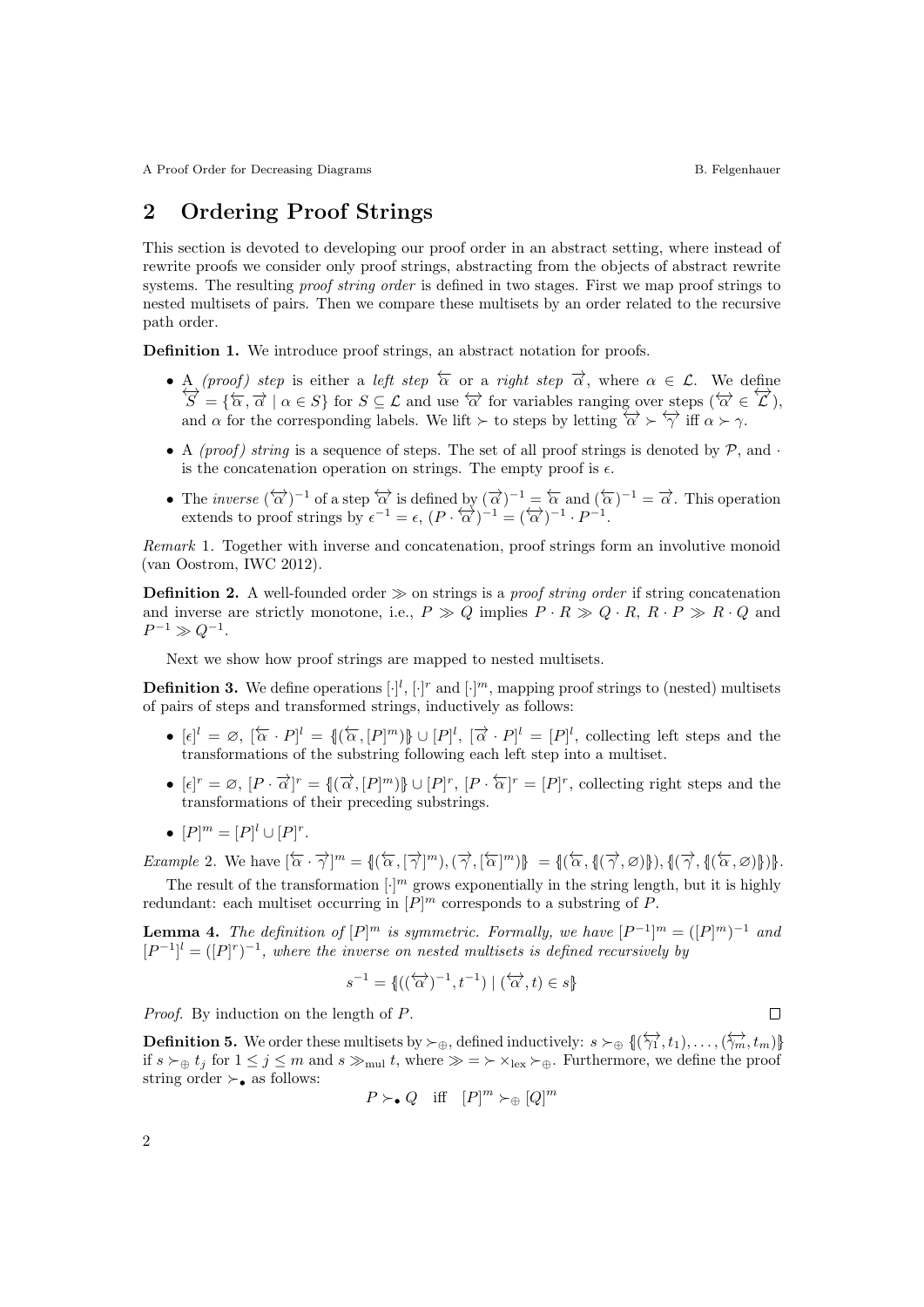#### <span id="page-2-0"></span>**Lemma 6.** The relations  $\succ_{\oplus}$  and  $\succ_{\bullet}$  are well-founded partial orders.

*Proof.* We only have to establish that  $\succ_{\oplus}$  is a well-founded order. First we show transitivity, i.e., that  $s \succ_{\oplus} t \succ_{\oplus} u$  implies  $s \succ_{\oplus} u$ , by induction on u. Assume that  $u = \{(\overrightarrow{n_1}, u_1), \ldots, (\overrightarrow{n_n}, u_n)\}\$ . Now from  $t \succ_{\oplus} u$  follows  $t \succ_{\oplus} u_i$ , hence  $s \succ_{\oplus} u_i$  by the induction hypothesis. Furthermore with  $\gg$  =  $\succ \times_{lex} \succ_{\oplus}$ , we have  $s \gg_{mul} t \gg_{mul} u$ , and therefore  $s \gg_{mul} u$  by the induction hypothesis, because the transitivity proofs for  $\times_{\text{lex}}$  and  $\cdot_{\text{mul}}$  only rely on the transitivity for elements actually present in the pairs respectively multisets. Hence  $s \succ_{\oplus} u$ , as claimed.

Now it remains to show that  $\succ_{\oplus}$  is well-founded. In order to do that, we exhibit a relation between  $\succ_{\oplus}$  and the recursive path order with custom status as introduced by Ferreira [\[3\]](#page-6-8). To this end, we define a signature  $\mathcal{F}$ , a mapping  $[\cdot]^t$  of nested multisets to ground terms over  $\mathcal{F}$ and a lifting  $\Lambda$  on relations between terms over  $\mathcal F$  as follows:

- $\mathcal{F} = \mathcal{P}$ , where each proof string in  $\mathcal{F}$  has its length as arity.
- $\bullet \ [\{(\overleftrightarrow{\alpha_1}, s_1), \ldots, (\overleftrightarrow{\alpha_n}, s_n)\}]^t = \overleftrightarrow{\alpha_1} \ldots \overleftrightarrow{\alpha_n}([s_1]^t, \ldots, [s_n]^t),$  using any order of the multiset elements.
- $s > \Lambda$  t, if and only if  $s^{\lambda} \gg_{\text{mul}} t^{\lambda}$ , where  $\{\overleftrightarrow{\alpha_1}, \dots, \overleftrightarrow{\alpha_n}(s_1, \dots, s_n)\}^{\lambda} = \{(\overleftrightarrow{\alpha_1}, s_1), \dots, (\overleftrightarrow{\alpha_n}, s_n)\}$ and  $\gg$  =  $\succ \times$ <sub>lex</sub> >.

It is easy to see that  $\Lambda$  is a term lifting [\[3,](#page-6-8) Definition 3.16] and also a status [3, Definition 4.7]. Let  $\gg_{\bullet}$  be the rpo defined by this status, namely:  $s \gg_{\bullet} t$  iff  $s = \overleftrightarrow{\alpha_1} \dots \overleftrightarrow{\alpha_n} (s_1, \dots, s_n)$ ,  $t = \overleftrightarrow{\gamma_1} \dots \overleftrightarrow{\gamma_m} (t_1, \dots, t_m)$  and

- 1.  $s_i = t$  or  $s_i \gg_t t$  for some  $1 \leq i \leq n$ , or
- 2.  $s \gg_{\bullet} t_j$  for  $1 \leq j \leq m$  and  $s \gg_{\bullet}^{\Lambda} t$ .

By the properties of rpo [\[3,](#page-6-8) Theorem 4.19],  $\gg_{\bullet}$  is well-founded. We conclude that  $\succ_{\oplus}$  is well-founded by noting that  $[P]^m \succ_{\oplus} [Q]^m$  implies  $[[P]^m]^t \gg \textbf{E}[[Q]^m]^t$ , which can be shown by unfolding the definitions of  $\succ_{\oplus}$ ,  $[\cdot]^t$  and  $\gg_{\bullet}$ , using only the second case in the definition of  $\gg_{\bullet}$ . Note in particular that each application  $\lceil \cdot \rceil^{\lambda}$  reverses one level of the transformation  $\lceil \cdot \rceil^t$ .  $\Box$ Remark 3. It would be nice to avoid the complications of using a general status for rpo. However, both the lexicographic and the multiset comparisons are essential, and splitting the signature  $\mathcal F$ into several levels conflicts with the requirement that if  $s \gg f(t_1, \ldots, t_n)$ , then  $s \gg t_i$  for all i.

<span id="page-2-1"></span>**Theorem 7.** The order  $\succ$ , is a proof string order.

*Proof.* By Lemma  $6, \succ_{\bullet}$  is a well-founded order. To see that string inverse is monotone with respect to  $\succ_{\bullet}$ , apply Lemma [4](#page-1-1) and observe that  $\succ_{\oplus}$  is invariant under inversion of steps.

For concatenation we first prove that it is monotone in the second argument, i.e.,  $Q \succ_{\bullet} Q'$ implies  $P \cdot Q \succ_{\bullet} P \cdot Q'$ . We proceed by induction on the length of P. If  $P = \epsilon$ , then there is nothing to prove. Otherwise, there are two cases to consider,  $P = P' \cdot \overline{\alpha}$  and  $P = P' \cdot \overline{\alpha}$ . Their proofs are very similar, so we only handle the first case here.

Assume that  $P = P' \cdot \overleftarrow{\alpha}$ . We let  $\gg = \succ \times_{\text{lex}} \succ_{\oplus}$ . We prove by induction on Q that  $[\overleftarrow{\alpha} \cdot Q]^m \gg_{\text{mul}} [\overleftarrow{\alpha} \cdot Q']^m$ . Unfolding one level of  $[\cdot]^m$ , we can relate  $[\overleftarrow{\alpha} \cdot Q]^m$  to  $[Q]^m$ :

$$
[\overleftarrow{\alpha} \cdot Q]^m = \{ (\overleftarrow{\alpha}, [Q]^m) \} \cup \{ (\overleftarrow{\gamma}, [R]^m) \mid (\overleftarrow{\gamma}, [R]^m) \in [Q]^m \}
$$
  

$$
\cup \{ (\overrightarrow{\gamma}, [\overleftarrow{\alpha} \cdot R]^m) \mid (\overrightarrow{\gamma}, [R]^m) \in [Q]^m \}.
$$

We say that  $(\overleftarrow{\gamma}, [R]^m)$ ,  $(\overrightarrow{\gamma}, [\overleftarrow{\alpha} \cdot R]^m)$  are derived from  $(\overleftarrow{\gamma}, [R]^m)$ ,  $(\overrightarrow{\gamma}, [R]^m)$ , respectively.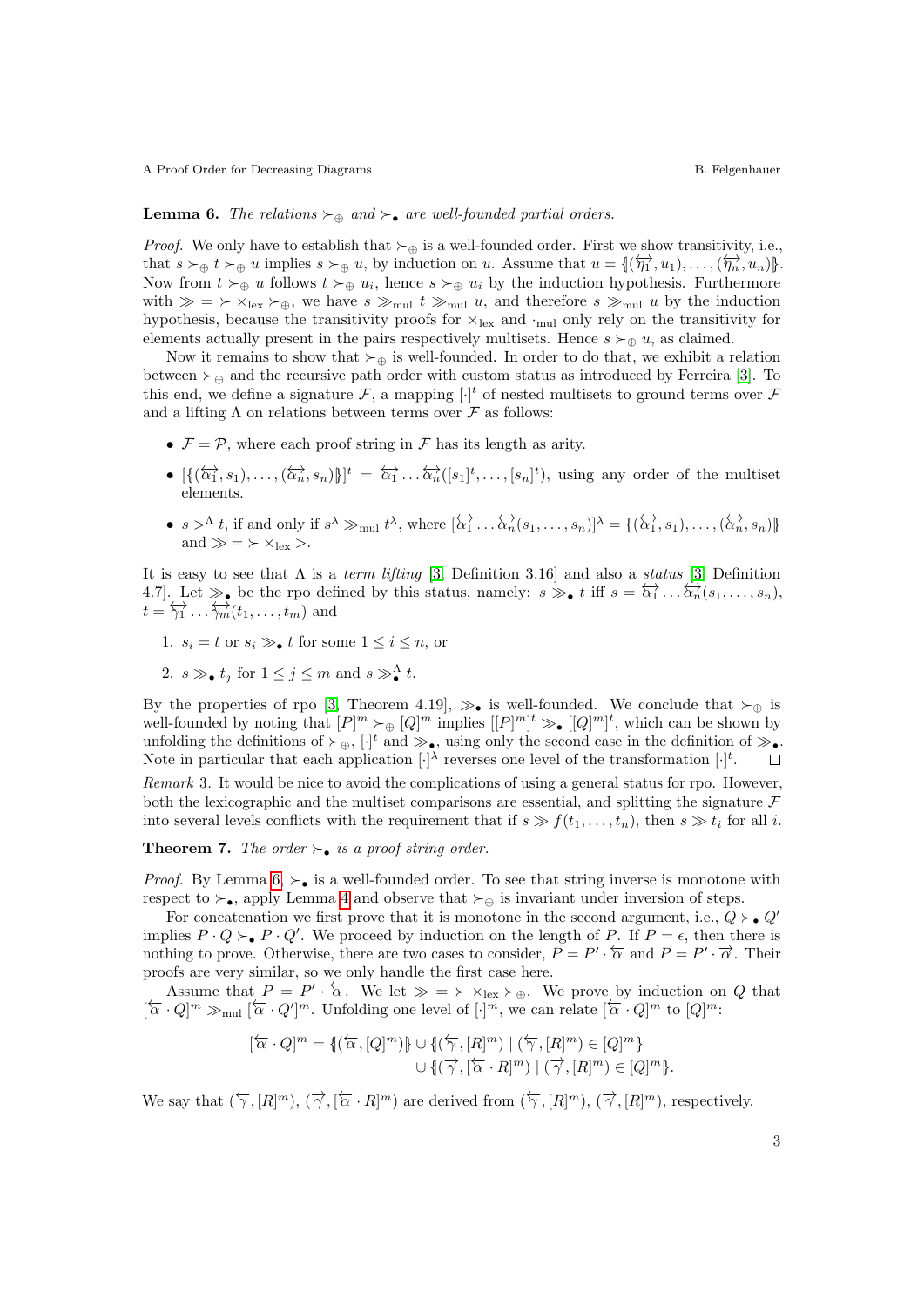We know by assumption that  $[Q]^m \gg_{\oplus} [Q']^m$ . Therefore,  $(\overleftarrow{\alpha}, [Q]^m) \gg (\overleftarrow{\alpha}, [Q]^m)$  (which deals with the elements not derived from  $[Q]^m$  or  $[Q']^m$ ) and  $[Q]^m \gg_{\text{mul}} [Q']^m$ . The latter multiset comparison can be established by comparing various elements of  $[Q]^m$  and  $[Q']^m$  using equality and  $\gg$ . These comparisons carry over to the derived elements in  $\overline{\alpha} \cdot Q^m$  and  $\overline{\alpha} \cdot Q^{\prime m}$ : Let  $s = (\overleftrightarrow{\gamma}, [R]^m) \in [Q]^m$  and  $t = (\overleftrightarrow{\gamma}', [R']^m) \in [Q']^m$ . If  $s = t$  then the derived elements are also equal. If  $s \gg t$ , there is only one interesting case:  $\gamma = \gamma'$ ,  $s = (\overrightarrow{\gamma}, [R]^m)$  and  $t = (\overrightarrow{\gamma}, [R']^m)$ , with derived elements  $s' = (\overrightarrow{\gamma}, [\overleftarrow{\alpha} \cdot R]^m)$  and  $t' = (\overrightarrow{\gamma}, [\overleftarrow{\alpha} \cdot R']^m)$ . Since R is a proper subproof of Q, if  $[R]^m \succ_{\oplus} [R']^m$ , we conclude that  $[\overline{\alpha} \cdot R]^m \succ_{\oplus} [\overline{\alpha} \cdot R]^m$  by the induction hypothesis. This concludes the proof of  $[\overline{\alpha} \cdot Q]^m \gg_{\text{mul}} [\overline{\alpha} \cdot Q']^m$ .

Therefore,  $\overleftarrow{\alpha} \cdot Q \succ_{\bullet} \overleftarrow{\alpha} \cdot Q'$  by definition and  $P \cdot Q \succ_{\bullet} P \cdot Q'$  by the induction hypothesis. Monotonicity of concatenation in its first argument now follows because  $Q \succ_{\bullet} Q'$  implies  $P^{-1} \cdot Q^{-1} \succ_{\bullet} P^{-1} \cdot (Q')^{-1}$ . Inverting both sides yields  $Q \cdot P \succ_{\bullet} Q' \cdot P$ .

## <span id="page-3-0"></span>3 Decreasing Diagrams

In this section, use the proof string order of Section [2](#page-1-0) to give an alternative proof for the conversion version of the decreasing diagram technique [\[8\]](#page-6-0). First we establish the corresponding result for proof strings. We let  $S^*$  be the Kleene star of S and  $S^= = S \cup \{\epsilon\}.$ 

<span id="page-3-1"></span>Lemma 8. The proof strings corresponding to the peaks and joins of locally decreasing diagrams are decreasing with respect to  $\succ_{\bullet}$ , that is,

1. if  $P = \overleftarrow{\alpha}$  and  $Q \in \overleftrightarrow{\alpha}^*$  then  $P \succ_{\bullet} Q$ , and

2. if 
$$
P = \overleftarrow{\alpha} \cdot \overrightarrow{\gamma}
$$
 and  $Q \in (\overleftrightarrow{\gamma\alpha})^* \cdot (\overrightarrow{\gamma})^* \cdot (\overleftrightarrow{\gamma\alpha}, \overrightarrow{\gamma})^* \cdot (\overleftarrow{\alpha})^* \cdot (\overleftrightarrow{\gamma\gamma})^*$  then  $P \succ_{\bullet} Q$ .

*Proof.* In both cases we show that  $[P]^m \succ_{\oplus} [Q]^m$  by induction on the length of Q.

- 1. We have  $[Q]^m = \{(\overleftrightarrow{\gamma_1}, t_1), \ldots, (\overleftrightarrow{\gamma_n}, t_n)\}$  for some  $n, \overleftrightarrow{\gamma_i}$  and  $t_i$ . By the induction hypothesis, the multisets  $t_i$  satisfy  $[P]^m \succ_{\oplus} t_i$ , since they correspond to proper subproofs of Q. Because  $\overleftarrow{\alpha} \succ \overleftrightarrow{\gamma_i}$  in the precedence for all *i*, we conclude that  $\{(\overleftarrow{\alpha}, \varnothing)\}\succ_{\oplus} \{(\overleftarrow{\gamma_i}, t_i) \mid 1 \leq i \leq n\}$ , which is equivalent to our claim,  $[P]^m \succ_{\oplus} [Q]^m$ .
- 2. We have

$$
[P]^m = \{ (\overleftarrow{\alpha}, \{ (\overrightarrow{\gamma}, \varnothing) \}), (\overrightarrow{\gamma}, \{ (\overleftarrow{\alpha}, \varnothing) \} ) \},
$$

and for some  $G \in (\overleftrightarrow{\gamma}\gamma)^*$  and  $A \in (\overleftrightarrow{\gamma}\alpha)^*,$ 

$$
[Q]^m = \{ \ldots, (\overleftarrow{\alpha}, [G]^m), \ldots, (\overrightarrow{\gamma}, [A]^m), \ldots \}
$$

with the  $(\overleftarrow{\alpha}, [G]^m)$  or  $(\overrightarrow{\gamma}, [A]^m)$  elements possibly missing. For all elements  $(\overleftarrow{\eta}, u) \in [Q]^m$ ,  $u = [R]^m$  for a proper subproof R of Q, and therefore  $[P]^m \succ_{\oplus} u$  holds by the induction hypothesis. All omitted elements are of the shape  $(\overleftrightarrow{\eta}, u)$  with  $\alpha \succ \eta$  or  $\gamma \succ \eta$ , and compare less to one of  $(\overleftarrow{\alpha}, \{\overrightarrow{\gamma}, \varnothing\})$  or  $(\overrightarrow{\gamma}, \{\overleftarrow{\alpha}, \varnothing\})$  lexicographically. The remaining (up to two) elements are also dominated by elements of  $[P]^m$ : By the first part of the proof,  $(\overleftarrow{\alpha}, [G]^m)$  is less than  $(\overrightarrow{\alpha}, [\overrightarrow{\gamma}]^m)$  and  $(\overrightarrow{\gamma}, [A]^m)$  is less than  $(\overrightarrow{\gamma}, [\overleftarrow{\alpha}]^m)$ .  $\Box$ 

<span id="page-3-2"></span>**Theorem 9** ([\[8,](#page-6-0) Theorem 3]). We are given a family of abstract rewrite systems  $(\rightarrow)_{\alpha \in \mathcal{L}}$ . Assume that all local peaks can be joined decreasingly, i.e., for all  $\alpha, \gamma \in \mathcal{L}$ ,

$$
\underset{\alpha}{\longleftarrow}\cdot \underset{\gamma}{\rightarrow} \subseteq \underset{\gamma}{\overset{*}{\longleftrightarrow}}\cdot \underset{\gamma}{\overset{=}{\rightarrow}}\cdot \underset{\gamma}{\overset{*}{\longleftrightarrow}}\cdot \underset{\alpha}{\overset{=}{\longleftarrow}}\cdot \underset{\gamma}{\overset{*}{\longleftrightarrow}}
$$

Then  $\frac{\partial}{\partial \zeta} = \bigcup_{\alpha \in \mathcal{L}} \frac{\partial}{\partial \zeta}$  is Church-Rosser.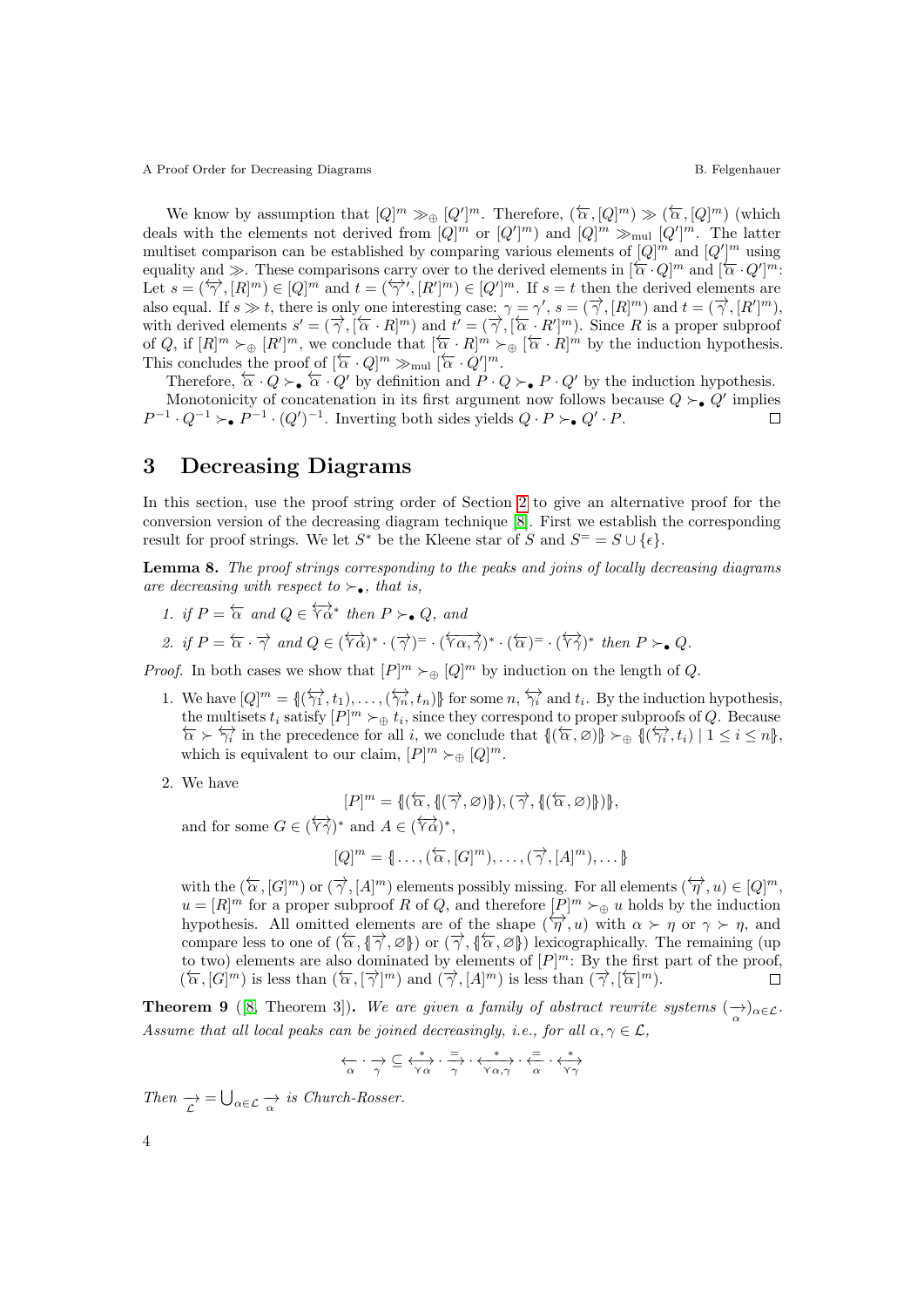Proof. We map each rewrite proof to the string obtained by considering just the directions and labels of the proof steps in the proof, mapping  $s \xrightarrow{\sim} t$  to  $\overline{\alpha}$  and  $s \xrightarrow{\sim} t$  to  $\overline{\alpha}$ . If the rewrite proof has a local peak, then we can replace it by the corresponding joining sequence from a decreasing diagram. The strings  $P$ , corresponding to the local peak, and  $Q$ , for the joining sequence, satisfy  $[P]^m \succ_{\bullet} [Q]^m$  by Lemma [8.](#page-3-1) By monotonicity (Lemma [7\)](#page-2-1), this comparison extends to the whole proof string. Because  $\succ$  is well-founded, this process must terminate in some normal form. This normal form will be a valley proof that is equivalent to the original rewrite proof.  $\Box$ 

### <span id="page-4-0"></span>4 Towards Church-Rosser Modulo

In this section we sketch two approaches to deal with confluence modulo by mapping proofs to proof strings. The first approach is to use the previously developed order directly. The second approach is to extend the proof strings by introducing symmetric proof steps,  $\overline{\alpha}$ , and incorporate them into the definitions of  $\succ_{\bullet}$ . Due to space constraints, we can only sketch it below. There are many notions of confluence modulo (see [\[7\]](#page-6-4)). We use the following one.

**Definition 10.** Let  $\rightarrow$  and  $\mapsto$  be abstract rewrite relations, where  $\mapsto$  is symmetric. We say that  $\rightarrow$  is Church-Rosser modulo  $\stackrel{*}{\leftarrow}$  if

$$
(\leftrightarrow \cup \leftarrow)^\ast \subseteq \overset{\ast}{\to} \cdot \overset{\ast}{\leftarrow} \cdot \overset{\ast}{\leftarrow}.
$$

In the proof transformation setting, this means that whenever we have a subproof  $\leftarrow \cdot \rightarrow$ .  $\vdash \rightarrow$  or  $\leftarrow \cdot \vdash$ , we must be able to replace it by a different subproof.

First we sketch how one can use the order from Section [2](#page-1-0) directly. Then all proof steps in  $\vdash$ must be directed and labeled. In that case, in addition to removing local peaks (except those between `a steps, i.e., from `a · `a) one also has to eliminate subproofs of the shape −→<sup>α</sup> · −→ γ whenever  $\rightarrow \infty$  is a  $\rightarrow$  step. The following lemma shows that any proof in  $\frac{*}{\gamma \alpha} \cdot \frac{=}{\gamma} \cdot \frac{*}{\gamma \alpha, \gamma}$  is a suitable replacement in this case.

<span id="page-4-1"></span>**Lemma 11.** If  $P = \overrightarrow{\alpha} \cdot \overrightarrow{\gamma}$  and  $Q \in (\overleftrightarrow{\gamma\alpha})^* \cdot (\overrightarrow{\gamma})^* \cdot (\overleftrightarrow{\gamma\alpha}, \overrightarrow{\gamma})^*$ , then  $P \succ_{\bullet} Q$ .

Proof. Similar to Lemma [8.](#page-3-1)

We have not yet investigated this approach in detail. In this note, Lemma [11](#page-4-1) only serves as a point of reference to show that introducing undirected proof steps is useful.

So let us turn to the second approach. We extend the order  $\succ$  by introducing undirected proof steps: Let  $\overline{\alpha}$  denote an undirected proof step that is symmetric:  $(\overline{\alpha})^{-1} = \overline{\alpha}$ . For  $[\cdot]^m$ , in addition to  $[\cdot]^l$  and  $[\cdot]^r$ , we need an operation  $[\cdot]^u$  that collects these undirected proof steps. So we define

•  $[\epsilon]^l = \emptyset, [\overleftarrow{\alpha} \cdot P]^l = \{[(\overleftarrow{\alpha}, [P]^m)] \} \cup [P]^l, [\overrightarrow{\alpha} \cdot P]^l = [P]^l, [\overline{\alpha} \cdot P]^l = [P]^l,$ 

• 
$$
[\epsilon]^r = \varnothing
$$
,  $[P \cdot \overrightarrow{\alpha}]^r = \{[(\overrightarrow{\alpha}, [P]^m)]\} \cup [P]^r$ ,  $[P \cdot \overleftarrow{\alpha}]^r = [P]^r$ ,  $[P \cdot \overrightarrow{\alpha}]^r = [P]^r$ ,

• 
$$
\epsilon^u = \varnothing
$$
,  $[\overline{\alpha} \cdot P]^u = \{(\overline{\alpha}, \varnothing)\} \cup [P]^u$ ,  $[\overleftarrow{\alpha} \cdot P]^u = [P]^u$ ,  $[\overrightarrow{\alpha} \cdot P]^u = [P]^u$ , and

$$
\bullet \ [P]^m = [P]^l \cup [P]^r \cup [P]^u.
$$

Variables  $\overleftrightarrow{\alpha}$  can now equal  $\overline{\alpha}$ . Correspondingly we define  $\overleftrightarrow{S} = {\overleftarrow{\alpha}, \overrightarrow{\alpha}, \overrightarrow{\alpha} \mid \alpha \in S}$ . Even with these changed notions (which result in extended definitions for  $\succ_{\oplus}$  and  $\succ_{\bullet}$ ), Theorem [7](#page-2-1) and Lemmata [4,](#page-1-1) [8](#page-3-1) and [11](#page-4-1) remain valid. The following lemma shows how one can eliminate subproofs of the shape  $\overline{\alpha} \cdot \overrightarrow{\gamma}$ .

 $\Box$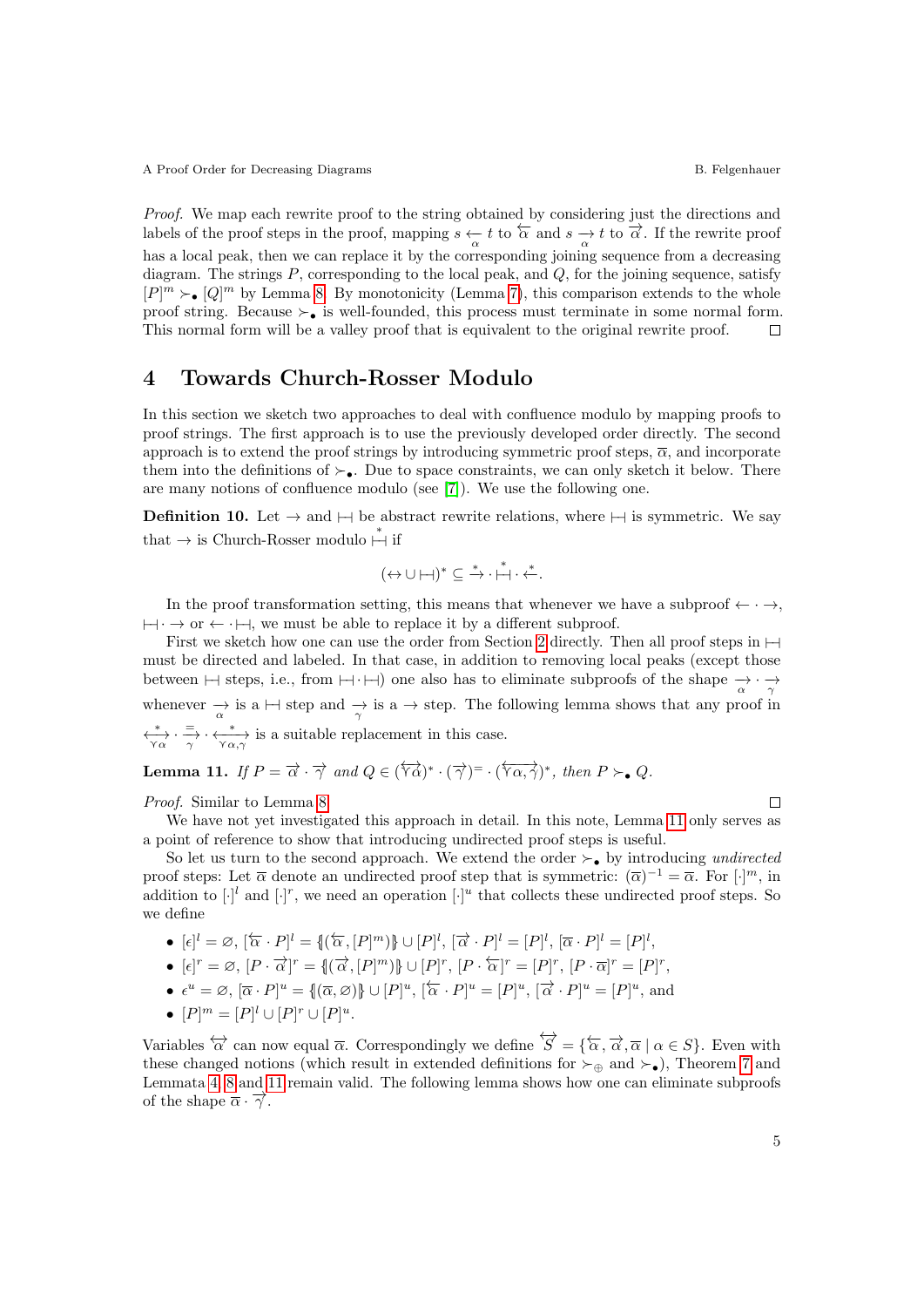$\Box$ 

<span id="page-5-0"></span>**Lemma 12.** Let  $P = \overline{\alpha} \cdot \overrightarrow{\gamma}$ . The following statements are true.

1. If 
$$
Q \in (\overleftrightarrow{\Upsilon \alpha \cap \Upsilon \gamma})^* \cdot (\overrightarrow{\gamma})^= \cdot (\overleftrightarrow{\Upsilon \gamma})^* \cdot \overline{\alpha} \cdot (\overleftrightarrow{\Upsilon \gamma})^* \text{ then } P \succ_{\bullet} Q
$$
.  
\n2. If  $Q \in (\overleftrightarrow{\Upsilon \alpha})^* \cdot (\overrightarrow{\gamma})^= \cdot (\overleftrightarrow{\Upsilon \alpha, \gamma})^* \text{ then } P \succ_{\bullet} Q$ .

Proof. Similar to Lemma [8.](#page-3-1)

Lemma [12](#page-5-0) adds some flexibility over Lemma [11](#page-4-1) (where we use a directed  $\alpha$  step instead of the undirected one), at the cost of reduced flexibility for eliminating peaks  $\overline{\alpha} \cdot \overline{\gamma}$  (where again we use a directed  $\alpha$  step, but this time pointing left, cf. Lemma [8\)](#page-3-1).

<span id="page-5-1"></span>**Theorem 13.** Let  $\mathcal{L}$  be a set of labels equipped with a well-founded order  $\succ$ . Furthermore, let  $\frac{1}{\alpha}(\rightarrow)\_{\alpha\in\mathcal{L}}$  and  $(\rightarrow)\_{\alpha\in\mathcal{L}}$  be families of abstract rewrite relations, where each  $\rightarrow$  is symmetric. If

←− α · −→ γ ⊆ ∗ ⇐⇒gα · =−→ γ · <sup>∗</sup> ⇐=⇒<sup>g</sup>α,γ · =←− α · ∗⇐⇒gγ and `a α · −→ γ ⊆ <sup>∗</sup> ⇐===<sup>⇒</sup> <sup>g</sup>α∩g<sup>γ</sup> · =−→ γ · ∗⇐⇒gγ · `a α · ∗⇐⇒gγ ∪ ∗ ⇐⇒gα · =−→ γ · <sup>∗</sup> ⇐=⇒<sup>g</sup>α,γ ,

for all  $\alpha, \gamma \in \mathcal{L}$ , where  $\Leftrightarrow_{\alpha} = \sum_{\alpha} \cup \bigcup_{\alpha} \cup \sum_{\alpha}$ , then  $\rightarrow_{\mathcal{L}}$  is Church-Rosser modulo  $\bigcup_{\mathcal{L}}^*$ .

Proof. The proof proceeds in the same way as that of Theorem [9:](#page-3-2) Whenever a given rewrite proof contains a peak of the shapes  $\leftarrow \rightarrow$ ,  $\rightarrow$ ,  $\rightarrow$ ,  $\rightarrow$  or  $\leftarrow$   $\rightarrow$ , we can find a replacement proof by assumption. Considering the corresponding proof strings, the replacement is smaller than the peak with respect to  $\succ_{\bullet}$ . This extends to the whole strings by monotonicity. By well-foundedness of  $\succ$ <sub>•</sub>, this process will terminate. It is easy to see that the resulting normal forms are of the shape  $\stackrel{*}{\underset{\mathcal{L}}{\rightarrow}}$   $\cdot \stackrel{*}{\underset{\mathcal{L}}{\rightleftharpoons}}$ , which establishes Church-Rosser modulo.  $\Box$ 

Corollary 14 (Main Theorem of [\[7\]](#page-6-4)). Let  $\mathcal L$  be a set of labels equipped with a well-founded order  $\succ$ . Furthermore, let  $(\rightarrow)_{\alpha \in \mathcal{L}}$  be a family of abstract rewrite relations and  $\mapsto$  be a symmetric relation. Then  $\overrightarrow{c}$  is Church-Rosser modulo  $\stackrel{*}{\vdash}$ , if for all  $\alpha, \gamma \in \mathcal{L}$ 

←− α · −→ γ ⊆ ∗ −−→gα · =−→ γ · <sup>∗</sup> −−−→ <sup>g</sup>α,γ · ∗ `a · <sup>∗</sup> ←−−− gα,γ · =←− α · <sup>∗</sup> ←−− gγ and `a · −→ γ ⊆ ∗ −−→gα · ∗ `a · <sup>∗</sup> ←−− gα · =←− α .

*Proof.* Apply Theorem [13](#page-5-1) using  $\mathcal{L}' = \mathcal{L} \cup \{\perp\}$  with  $\alpha \succ \perp$  for all  $\alpha \in \mathcal{L}$  as labels, and label all  $\vdash$  steps by  $\bot$ .  $\Box$ 

As another instance of Theorem [13](#page-5-1) we can obtain a key lemma for abstract Church-Rosser modulo from [\[1\]](#page-6-3):

**Corollary 15** ([\[1,](#page-6-3) Lemma 2.1]). Let  $(\frac{\rightarrow}{\alpha})_{\alpha \in \mathcal{L}}$  and  $(\frac{\rightarrow}{\alpha})_{\alpha \in \mathcal{L}}$  be families of abstract rewrite relations, where each  $\vdash$  is symmetric. Then  $\rightarrowtail_{\mathcal{L}}$  is Church-Rosser modulo  $\vdasharrow_{\mathcal{L}}$ , if for all  $\alpha, \gamma \in \mathcal{L}$ ,

$$
\underset{\alpha}{\longleftrightarrow}\cdot \underset{\gamma}{\rightarrow}\subseteq\underset{\forall\alpha,\gamma}{\Longleftrightarrow}\qquad\text{and}\qquad \underset{\alpha}{\longmapsto}\cdot\underset{\gamma}{\rightarrow}\subseteq\underset{\forall\alpha,\gamma}{\Longleftrightarrow}.
$$

6